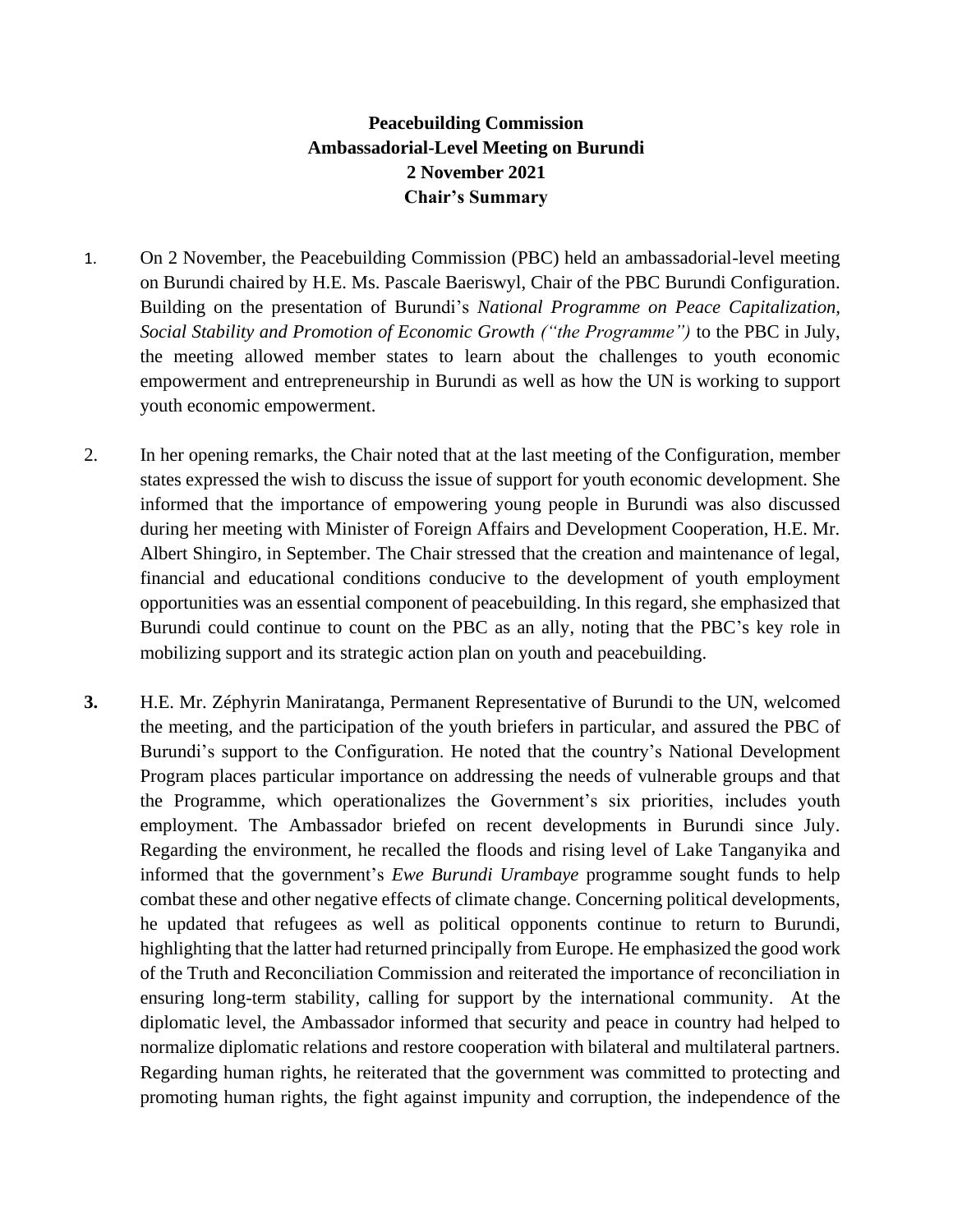judiciary and the good functioning of transitional justice processes and the work of the Independent Human Rights Commission. He informed of an ongoing dialogue with the media, civil society organizations and political parties. The Ambassador closed by reiterating the Government's commitment to collaboration with all technical, financial and multilateral partners to achieve the Programme and promote economic growth.

- **4.** Mr. Damien Mama, UN Resident Coordinator in Burundi, noted the timeliness of a meeting on youth economic empowerment and informed that the absorption capacity in Burundi's labor market is limited in view of the large number of youth that enter it each year. He pointed out the necessity to bolster private sector development and improve the performance of the education system in order to close the gap between skills and the needs of the labor market. He informed of several UN projects supporting youth economic empowerment including a capacity-building project with nearly 10,000 beneficiaries under the UPSHIFT Programme, a joint UNICEF-UNFPA-UNDP project in Ruyigi province to empower girls and boys, and the Generation Unlimited initiative, a global multi-sectoral partnership that helps young people become productive and engaged members of society. He also noted that the Peacebuilding Fund has invested nearly \$5 million in five projects specifically focused on youth empowerment and participation in Burundi since 2015. Mr. Mama further informed that the UNCT developed a strategic positioning document calling for investments in agricultural value chains to address the interrelated issues of youth employment and education, nutrition, infrastructure, energy, water and institutional and economic governance. In closing, he appealed to all partners to support Burundi's socio-economic development efforts as well as to the Government of Burundi to continue and amplify its current efforts to create a more encouraging and attractive environment for investment and explore new productive poles, while ensuring that young men and women are at the heart of the strategy.
- **5.** Mr. Sixte Niyuhire, Administrator Director-General of the Youth Investment Bank (BIJE), explained that the Youth Investment Bank was one of the projects of the National Development Plan. He noted that addressing youth employment was at the heart of Burundi's macroeconomic policy and welcomed the government's efforts to empower youth by creating BIJE as well as Youth Stimulus, Guarantee and Support Fund and the Economic Empowerment and Employment Program for Young Graduates. He informed that BIJE opened in January 2021 and started to finance youth projects in July 2021. Since then, BIJE has disbursed FBU 386 million to 59 youth enterprises and cooperatives owned by 1809 youth members, for projects in different sectors such as the production of artisanal goods, agriculture and IT. In closing Mr. Niyuhire expressed his appreciation for the meeting, emphasizing that youth economic empowerment and the promotion of development would help to ensure peace and security in Burundi.
- **6.** Mr. Wilbert Dusabe, Owner of *La Maison du Fermier* agricultural company, explained that La Maison du Fermier is a business that uses innovations in agro-technologies in fish breeding,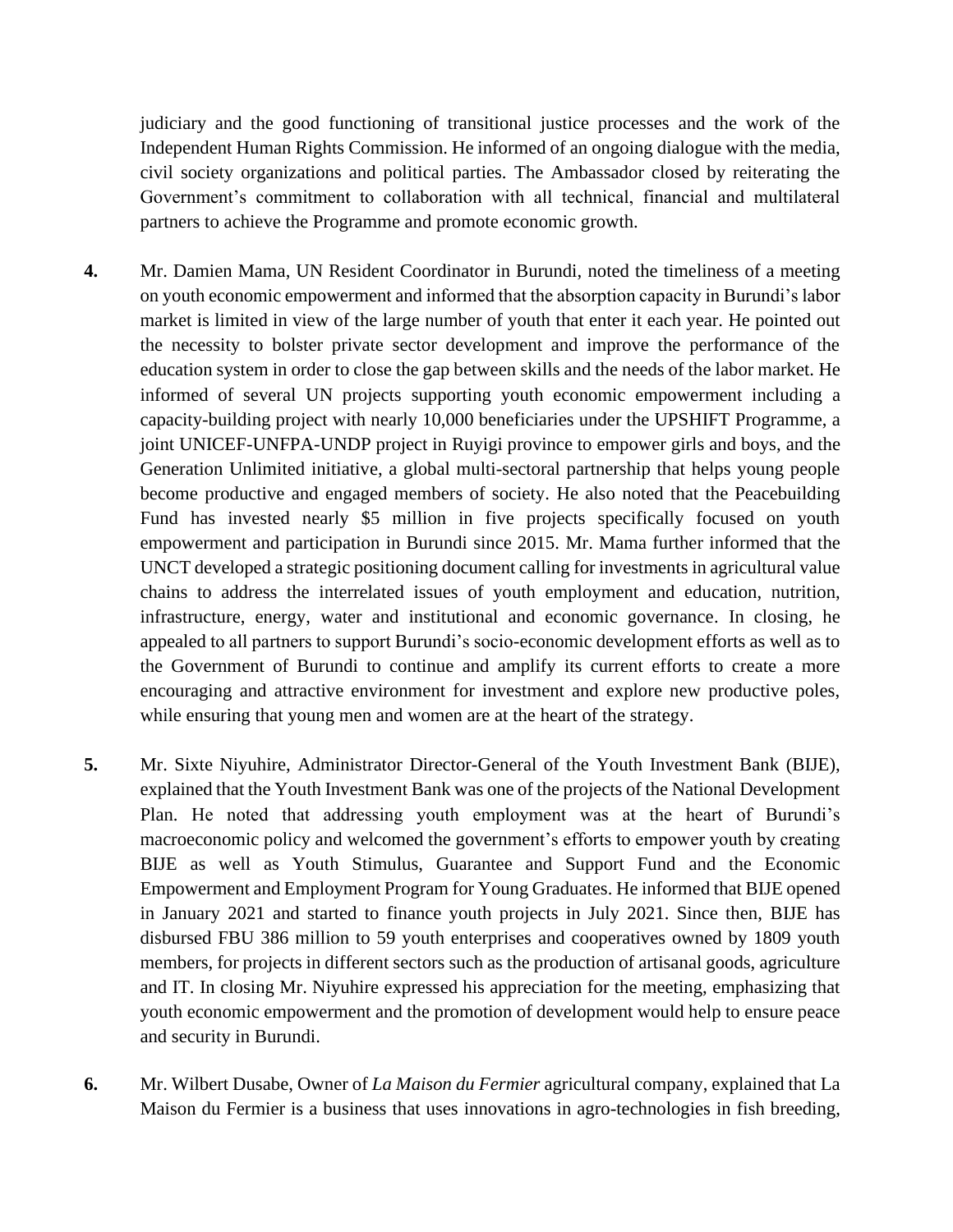animal husbandry, animal feed, crop control and green energy production for farm needs. He informed that it was also an agricultural farm which provided training courses for youth. The farm had trained 894 youth, who later created nearly 500 jobs for themselves in agriculture particularly in animal husbandry. Mr. Dusabe further informed that the farm had helped to create 3091 non-permanent jobs for youth as well as two permanent jobs for two young engineers. He welcomed the Burundian government's initiatives and thanked BIJE's partnership in the trainings.

- **7.** Ms. Yvonne Kwitonde, representing the Cooperative of Young People for Self-Development, informed that the Cooperative aimed to create jobs for youth, and young women in particular through animal husbandry. The Cooperative submitted an animal husbandry project to BIJE, and after receiving support, has seen an increase in animal production as well as milk production and the sales of local milk products. She further informed that there was an increase in the number of women working. Ms. Kwitonde thanked the government for its initiatives in support of youth empowerment.
- 8. Ms. Desideratte Minani explained that her association, Ejo Ni Heza, was an entrepreneurial initiative inspired by life skills training and the entrepreneurial self-care model. She informed that the association had started saving until they found enough capital to rent land to grow corn and beans. She recalled that after completing the upshift methodology training of identifying community challenges and co-creative innovative solutions in response, members of the association identified that lack of hygiene was a community challenge they wanted to address. After an association member received training in soap production, the association started producing soap in September 2020 with a capital of 400,000 FBU and had since made a profit of 600,000 FBU. She informed of the associations intention to launch a third entrepreneurial project on the sewing with the support of two association members currently in sewing training. In closing Ms. Minani expressed thanks for the capacity building support provided by a project financed by the Peacebuilding Fund and emphasized that cohesion among young people is an essential component of economic empowerment.
- 9. Ms. Daines Nkurunziza, a seamstress, described the difficulties of affording school and was thankful for the opportunity to learn entrepreneurship skills because of project financed by the Peacebuilding Fund. She informed that she had joined a solidarity group of 30 youth which allowed her to access credit for a small business and, with her savings, she set up a sewing workshop and bought her own sewing machine. She welcomed her new financial independence and the ability to contribute to her family and hoped to expand her business to help her friends who are still in poverty. Ms. Nkurunziza expressed hope to see more commitment from development partners to improve access to credit for entrepreneurs, including banking services by phone.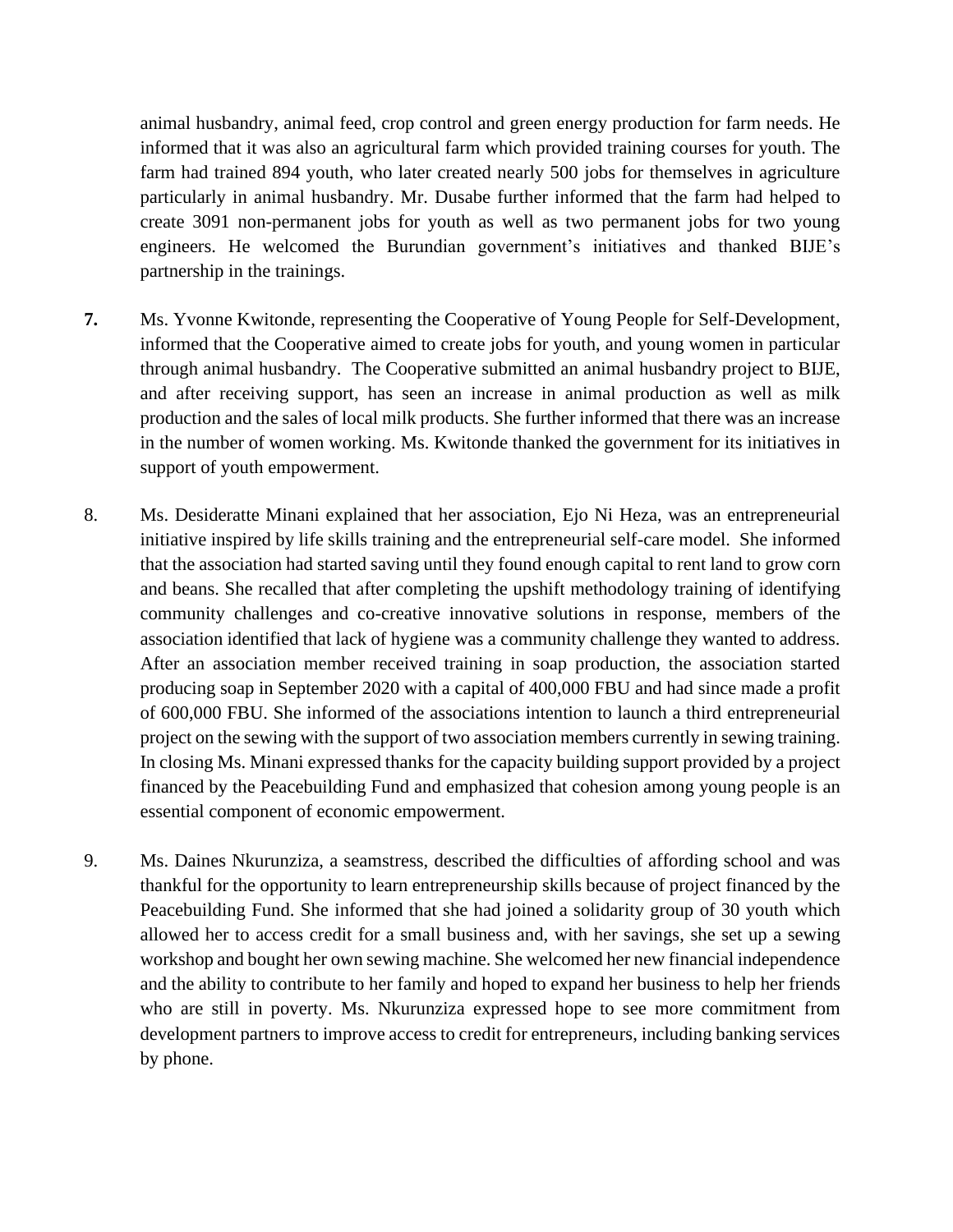- 10. Mr. Hugue Nimpagaritse, entrepreneur and founder of the company Ibanga, informed that his company works in the fight against plastic by producing environmentally friendly packaging. He explained that he and other entrepreneurs had recently toured Burundi to raise awareness among young people about entrepreneurship and encouraged them to see challenges as opportunities for self-creation of employment. He noted that youth often lack a means to pay for preliminary studies and the writing of realistic business plans and, as a result, most youth startups go bankrupt. Mr. Nimpagaritse further explained that entrepreneurship training based on theory does not allow youth to have sufficient information and clear guidance in this field, and emphasized the importance mentoring by practitioners. He commended the Government for its support to mentorship initiatives.
- 11. Mr. Roland Rugero, Executive Director of Jimbere magazine, recalled that 71% of Burundi's population is below the age of 35, and that more than 93% of school graduates spend five years looking for their first job. He emphasized that completing school does not guarantee employment in Burundi because the majority of jobs are in agriculture and the private sector is limited. He underscored the importance of rural entrepreneurship and noted that Jimbere had documented that youth throughout the country were committed to developing their own wealth. He welcomed the Government's increasing involvement and initiatives to finance entrepreneurship and also noted the important role of the diaspora in engaging youth. Mr. Rugero emphasized that youth needed space to express their aspirations and needs and commended the PBC meeting for allowing youth to be heard. In closing, he encouraged partners to consider strategic support to youth in cross-cutting sectors such as culture and tourism and called for the PBC's continuous engagement on youth empowerment.
- 12. Member States welcomed the briefings and made the following observations:
	- They commended the Government of Burundi's efforts to address youth unemployment and promote youth economic empowerment and welcomed the establishment of the Youth Investment Bank as well as the Youth Stimulus, Guarantee and Support Fund, the Economic Empowerment and Employment Program for Young Graduates and the Economic Groups of Youth Solidarity.
	- They welcomed the progress made in peace and security, environmental protection, and in the return of refugees, and underlined the importance of justice and reconciliation and encouraged the government to continue efforts and cooperation in strengthening the rule of law and human rights.
	- They lauded the participation of youth briefers at the meeting and underscored the key role of youth in socio-economic development. They emphasized the timeliness of the meeting given the Secretary-General's recently released report on the Common Agenda, which encourages entrepreneurship among young people as it leads to increased levels of